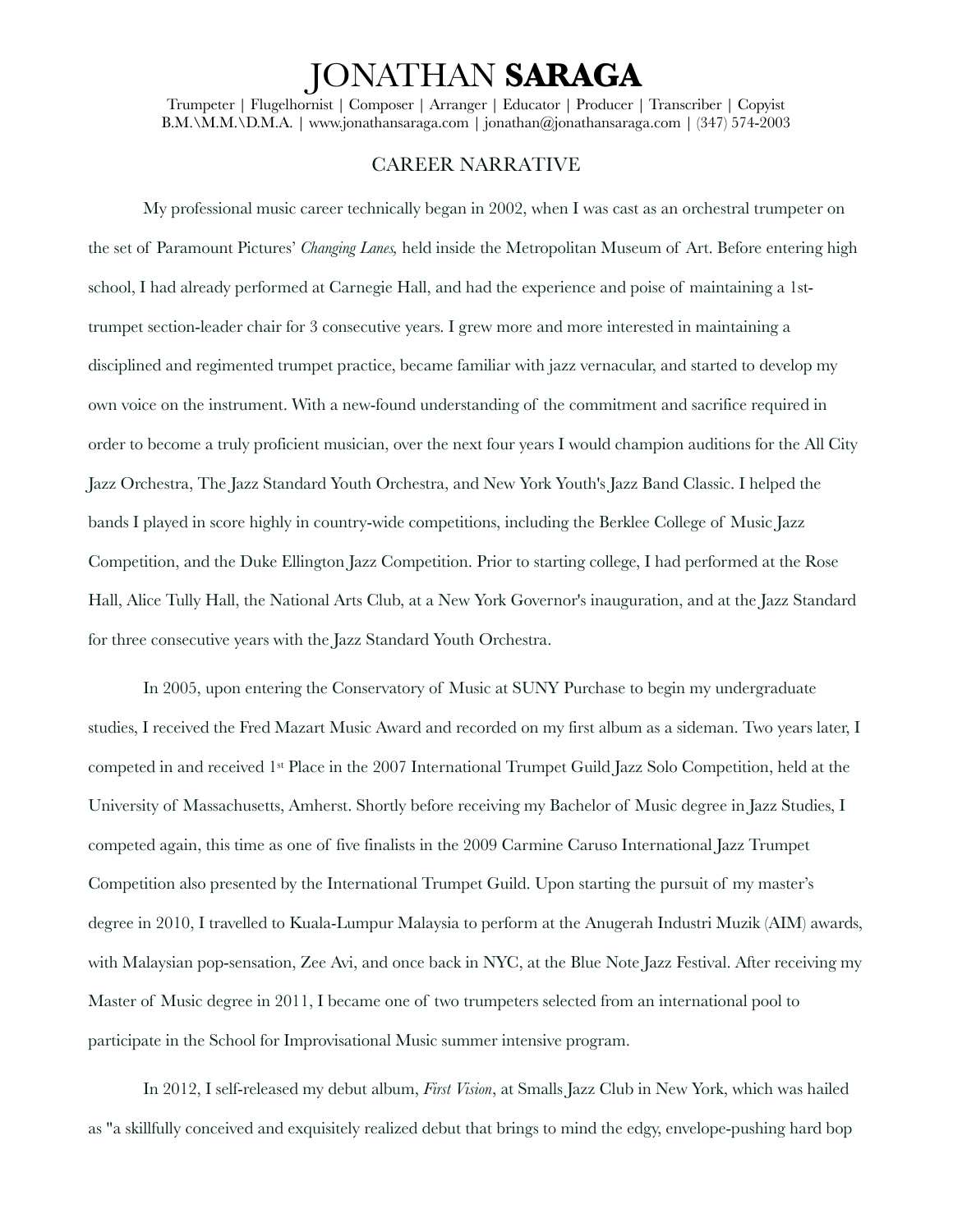of many a Blue Note record in the early 1960s" by *All About Jazz*. They even hailed it as a "stand up and take notice musical offering," and spoke of its "rare blend of individuality and maturity." World-renowned trumpeter Jim Rotondi deemed my playing on the album as "unique" and "inventive", and said that it breaths "soul, intelligence, great technique and acute musical awareness." The album received air-play throughout the eastcoast on stations like 90.3 FM the Core, Weaa 88.9, BreakThru Radio's show the Jazz Hole, www.jamcityamerica.net, and Pulin4Jazz. A few years later, in 2014, it was re-released on the Blue Truffle Music record label.

That same year, I toured the U.S. with Way Off Broadway's production of *Damn Yankees,* and after working as lead and solo trumpeter for Princess cruise lines, I was awarded an audition for the Artist Diploma program at Juilliard, having been one of two trumpeters even considered. A year later, in 2015, I was selected as one of five trumpeters invited to participate in the Banff Summer Intensive Workshop in Jazz and Creative Music in Alberta, Canada, and in 2016, received an ASCAP Herb Alpert Young Jazz Composer Award for my composition, "Uprising"*,* featured on my second album, *Journey to a New World* (Fresh Sound Records/2017). That sophomore release, which has been called "inventive" and "assertive" by *JazzWise, (*U.K.) has also been said to feature "astonishing maturity" by *Jazz Magazine*, France, as well as "a deft compositional approach and some first-rate musicianship" by *All About Jazz*. Several of my original compositions on that album received a total of four semi-finalist nominations and one Finalist/Honorable Mention nomination in the 2016 and 2017 International Songwriting Competitions, the latter award being received by only 1% of the original 16,000+ entries from 140 countries. The album has aired on radio stations around the world, and has been featured on Kansas Public Radio's Top 10 Jazz CD list 2 weeks in a row, amongst albums by Esperanza Spaulding, Dr. Lonnie Smith, and Christian McBride. The album has also received three 4-star reviews in *JazzWise* (U.K) and *All About Jazz* (U.S.) and has earned me multiple interviews and features with Debbie Burke, Ruth Fischer, Friday Night Jazz w/ Ray Vega on Vermont Public Radio, KUVO-Denver, CO w/ Arturo Gomez and Eric Troe, Hawai`i Public Radio w/ Charles Husson, and Public Radio International w/ Jeff Hanley.

I began a Doctor of Musical Arts degree with full scholarship as a Graduate Part-Time Instructor for the Thompson Jazz Studies program in 2016, and over the next three years, I would teach three semesters of a History of Jazz lecture class for non-majors (averaging 100 students), as well as two semesters of Jazz Orchestra and Jazz Combo for both majors and non-majors. I also completed some of my more treasured scholarly works,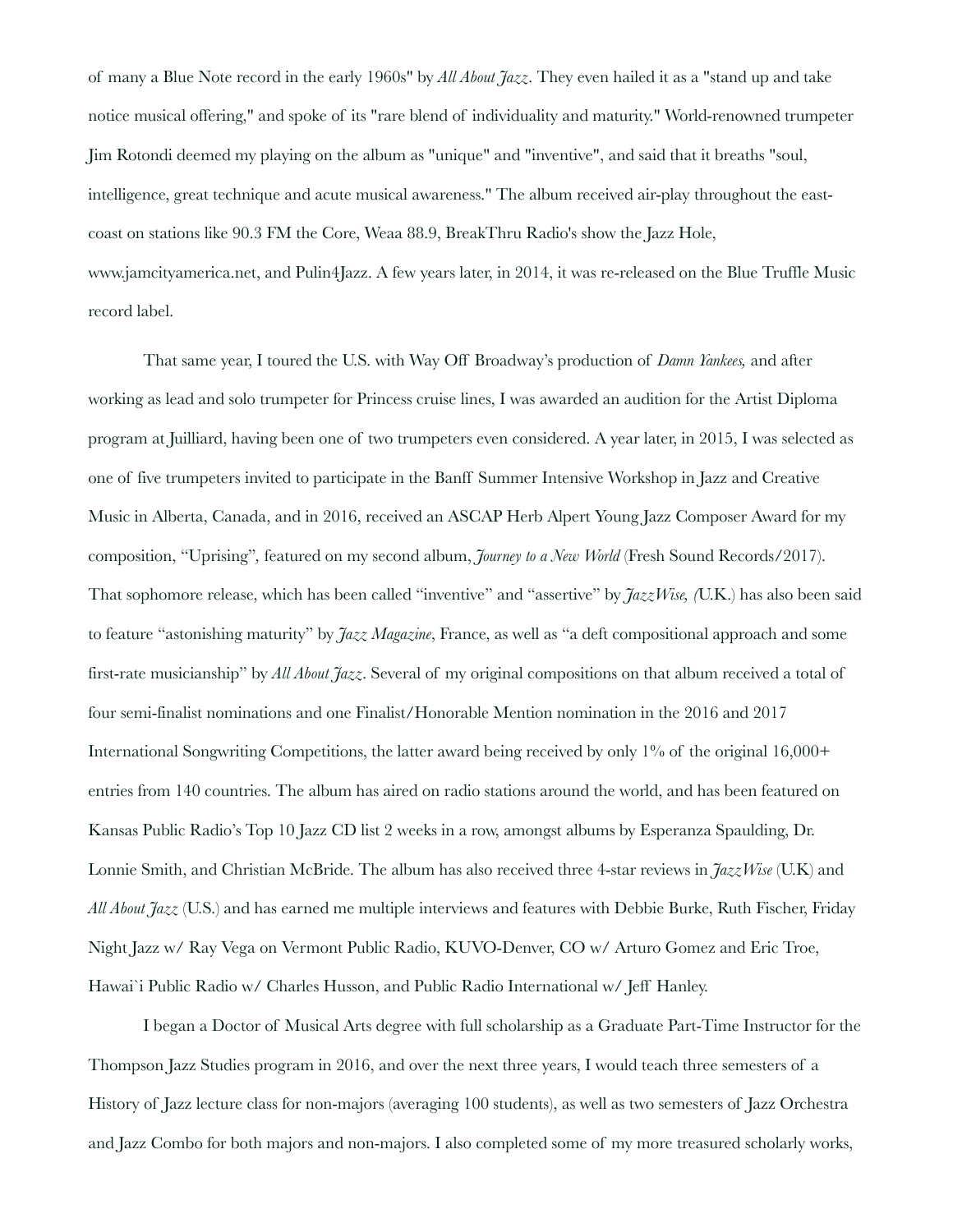such as a 48-page jazz solo transcription, a 50-minute chamber jazz suite, as well as 300 pages supported by 150+ sources of essay featuring topics such as: jazz's relationship with black-American music from the perspective of current-day black artists; spiritual philosophies, texts, disciplines and practices as they appear within the personal lives of jazz musicians; compositional devices and improvisational vehicles shared between specific sub-genres of jazz; adaptation and re-imagination of music across genre and time period; and in-depth analysis of extended jazz solo content and transcription processes. *Spirituality: A Jazz Musicians Guide*—the topic of my thesis is a work that is still in progress, which synthesizes a multitude of spiritual philosophies, texts, disciplines and practices, as they appear within the personal lives of jazz musicians who have incorporated them, for the purpose of providing the modern-day jazz artist with a hands-on resource toward his or her own spiritual studies and development. This text would be the first of its kind and could offer musicians of all backgrounds and perspectives a relatable introduction or unique supplement to their studies of meditation, Yoga, prayer, religious/spiritual faith, health-conscious lifestyle, and a variety of practices.

During the D.M.A., I headlined the first ever Caribbean International Jazz Festival in Les Cayes, Haiti, performing in front of thousands, and was also selected for a residency in the 2019 Early Fall Musicians in Residence program at the Banff Center. In 2020, post-doctorate, I made it to the finals in the New Jazz Works grant presented by Chamber Music America, and received a Downbeat Student Music Award for my participation in the recording of the winning composition for the "Undergraduate College Outstanding Performances" category. I was also one of three trumpeters to make it to the final round of auditions for the GRAMMY-winning Afro-Latin Jazz Orchestra's 4th trumpet chair, and was one of sixteen to receive a commission from the International Society of Jazz Arrangers and Composers. I selected to present at the International Society for Improvised Music conference at the Melbourne Conservatorium of Music in Melbourne, Australia as well as at the Association for Popular Music Education conference at Edinburgh Napier University in Edinburgh, Scotland. In 2021, I was selected to participate in the BMI Jazz Composers Workshop, was accepted into the chaNorth Artist in Residence program, made it the finals in the Haleakala National Park Artist in Residence program, made the waitlist for the Millay Colony of the Arts Core Residency program, received a Downbeat Student Music Award for my trumpet playing in the Graduate College Outstanding Arrangements Category for Small Ensemble. and achieved semi-finalist in the Unsigned Only Music Competition (12% of 10,000 entries). I also received grants from United States Artists, the University of